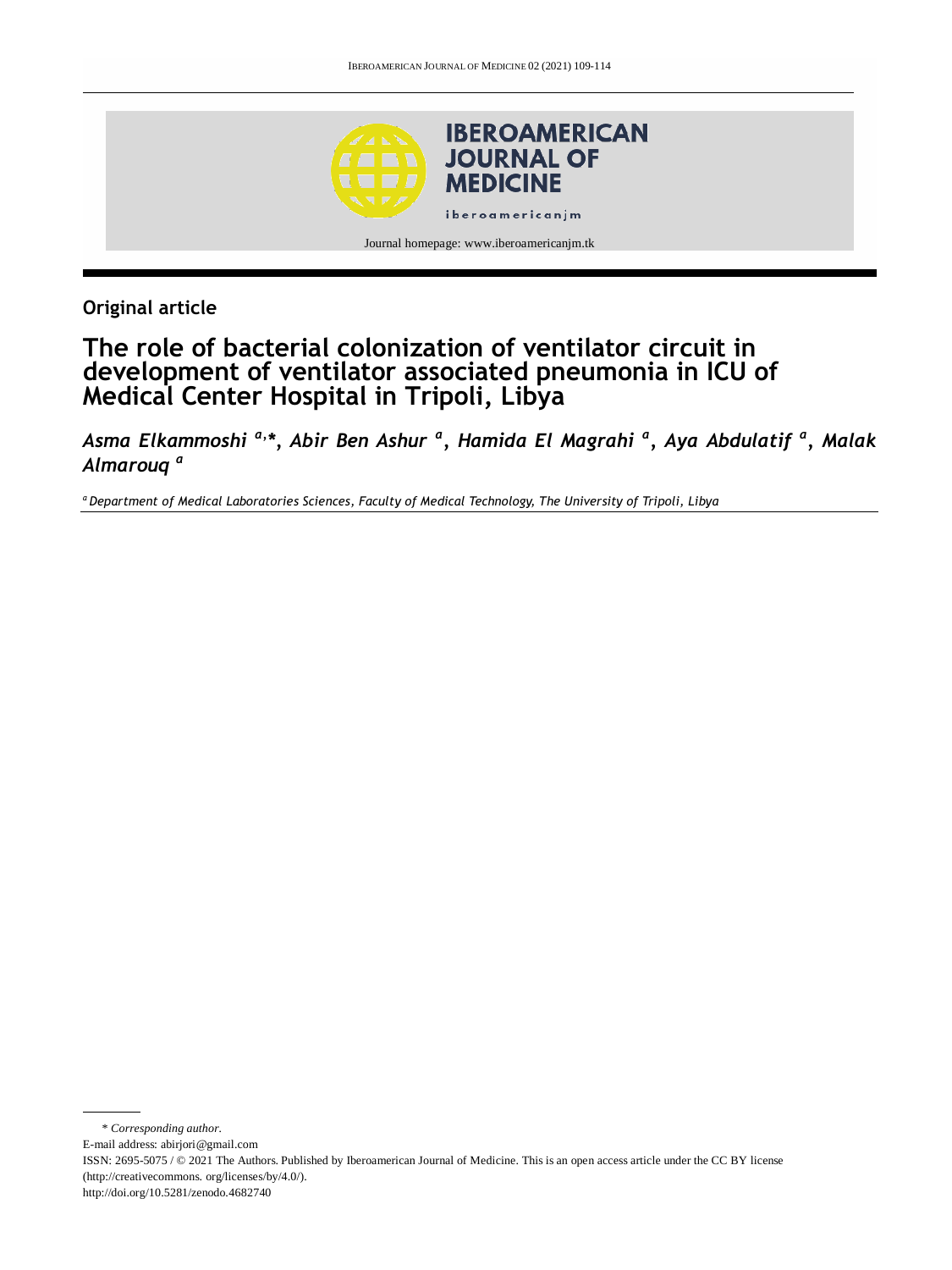#### ARTICLE INFO

*Article history:* Received 30 December 2020 Received in revised form 28 January 2021 Accepted 04 April 2021

Keywords: Ventilator circuit Bacterial colonization Antibiotic resistance Intensive care unit

#### ABSTRACT

Introduction: In mechanically ventilated patients, ventilator-associated pneumonia (VAP) is a major cause of prolonged hospitalization with increased morbidity and mortality. There is a lack of studies on the relationship between bacterial colonization of the ventilator circuit (VC) and VAP. This study aimed to investigate the role of bacterial colonization of VC in the development of VAP and identify antibiotic susceptibility trends for isolated strains.

Methods: A prospective study of the bacterial culture has been performed between February 2021 to March 2021 on a total of 100 mechanically ventilated patients, (n =50) samples have been obtained from patient's lower respiratory tract (LRT) and (n =50) were taken from mechanical ventilator equipment VC. Paired samples of bacteria isolated from VC and LRT, where VC was colonized before LRT**.**

Results: A total of 58 samples were cultured positively, while 42 specimens showed negative bacterial growth. However, there was no substantial difference in comparing between the bacterial colonization of the ventilator system and the patient samples. Most isolated organisms were gram-negative bacteria which were found in the ventilator circuit with 26 (68.4%), and 14 (70%) in patient's LRT. Gram-positive was detected in 12 (31.6%) and 6 (30%) of the ventilator circuit, and patient's LRT, respectively. The predominant bacterial type was *Acinetobacter baumannii* organism at the VC with 10 (26.3%) and LRT at 4 (20%) followed *by Klebsiella pneumoniae* (8 (21.1%) in VC and 4 (20%) in LRT). Moreover, *A. baumannii* showed a full resistance to amoxicillin and the first generation of cephalosporins, while the other bacterial types were resistant to the most antibiotics used in this research.

Conclusions: Bacterial colonization of ventilator circuit VC is a significant cause of VAP development in mechanically ventilated patients. Preventive strategies for the early detection and decontamination of contaminated VC can play a crucial role in ventilator-associated pneumonia prevention.

*© 2021 The Authors. Published by Iberoamerican Journal of Medicine. This is an open access article under the CC BY license (http:/[/creativecommons. org/licenses/by/4.0/\)](https://creativecommons.org/licenses/by/4.0/).*

HOW TO CITE THIS ARTICLE: Elkammoshi A, Ben Ashur A, El Magrahi H, Abdulatif A, Almarouq M. The role of bacterial colonization of ventilator cicrcuit in development of ventilator associated pneumonia in ICU of Medical Center Hospital in Tripoli, Libya. Iberoam J Med. 2021;3(2):109-114. doi[: 10.5281/zenodo.4682740.](http://doi.org/10.5281/zenodo.4682740)

## **1. INTRODUCTION**

The infections acquired by the intensive care unit are a major cause of worldwide morbidity and death. [1]. Patients of the intensive care units (ICUs) are more defenseless against different nosocomial diseases because of their basic diseases and introduction to different invasive medical devices [2]. Critical patients admitted to ICUs are always at increased risk of developing different antibioticresistant organism infections [3]. The incidence of ICU‑acquired infections is notably greater in developing countries than in industrialized countries, various between 4.4% and 88.9% [2]. In fact, in developing countries, the rate of device-related infections, especially ventilatorassociated pneumonia accompanied by central venous catheter-related infections of the bloodstream occurs at a higher level than in the nations of Europe and the United States [4].

In clinical practice, patients with acute respiratory failure or severe diseases must use ventilators for life support [2, 4]. The American Association for Respiratory care clinical

practice guidelines states that the ventilator system used for critically ill patients does not need to be changed daily for infection control [5]. Furthermore, pneumonia may develop following contamination of respiratory therapy equipment, such as the ventilator circuit (VC). However, the maximum time until which a system can be continually used safely remains unknown. The correlation between ventilatorassociated pneumonia (VAP) and heated or unheated humidifiers, the type of humidifier, humidifier water refill method, and removal of condensate water from the system is still uncertain. Currently, research into ventilator system contamination is limited in Libya.

VC contamination frequently occurs after ventilation and may raise the risk of pneumonia in mechanically ventilated patients [6]. After ventilation, different parts of both reused and disposable VCs have been reported to be colonized [7]. Besides, VC-isolated bacteria are highly similar to those of lower respiratory tract (LRT) patients [11]. Hospitalacquired pneumonia (HAP), Nosocomial pneumonia (NP), and VAP are significant causes of morbidity and mortality in hospitalized patients despite advances in antimicrobial therapy and better supportive care modalities [8, 9].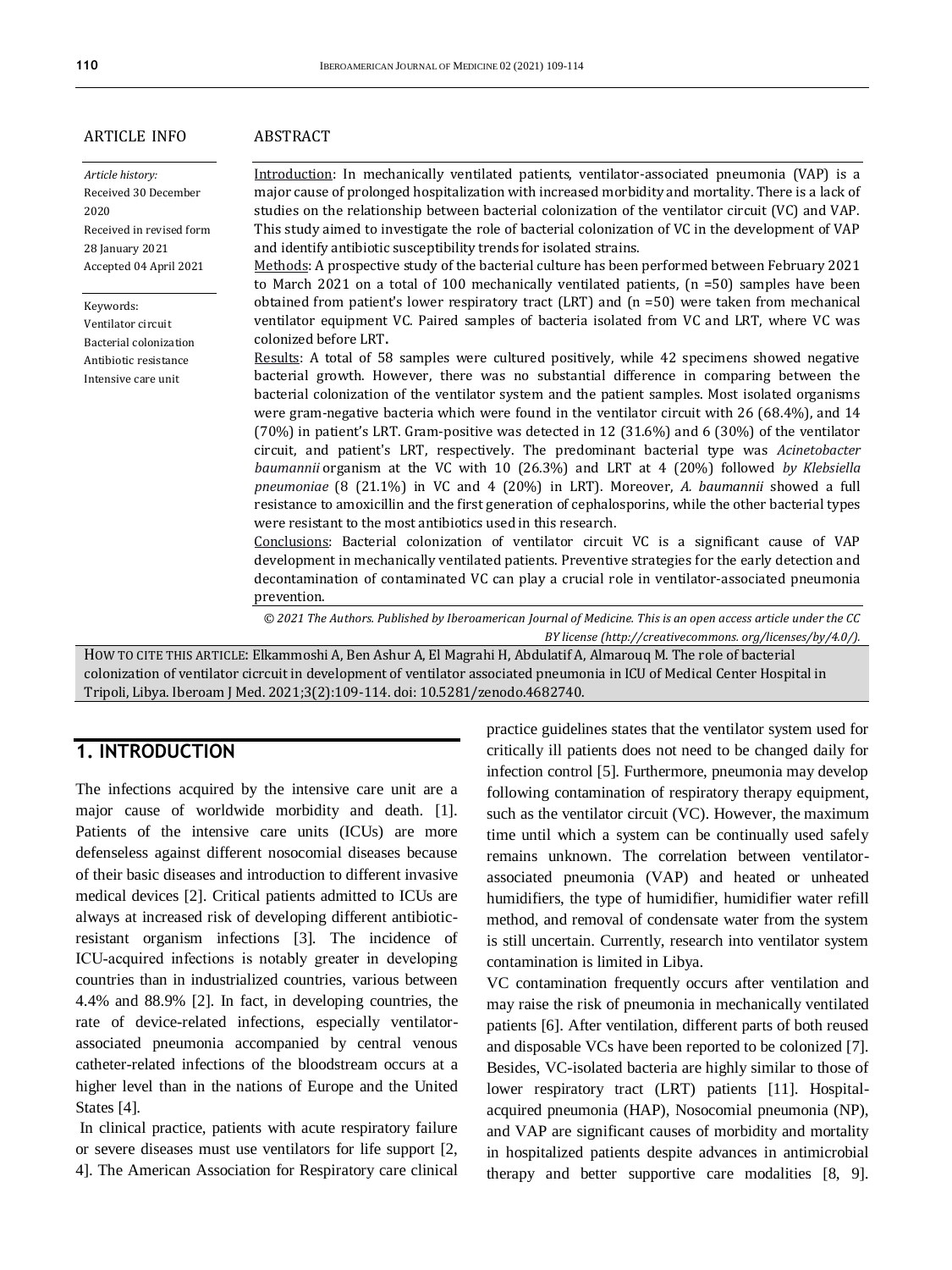Aerobic, gram-negative bacilli, such as *Pseudomonas aeruginosa, Klebsiella pneumoniae*, and *Acinetobacter*  species, are common pathogens causing NP [7]. Thus, VC is an essential pathogens source that can cause infection if aspirated by patients [10]. The selection of antimicrobial agents active against the microorganisms associated with NP seemed to be an important determinant of hospital mortality [11, 12] Appropriate antimicrobial therapy when initiated early, was shown to reduce mortality among critically ill patients with NP [11, 13-15]. More rapid identification of infected patients and accurate selection of antimicrobial agents represent important goals. This study aims to determine the distribution of common microorganisms that are involved in the contamination of ventilator systems, and its association with development of VAP in addition to antibiotic susceptibility patterns of isolated strains.

## **2. MATERIALS AND METHODS**

This prospective study was performed from February 2021 to March 2021. Mechanically ventilated adult patients admitted to the Intensive Care Unit of Medical Center Hospital in Tripoli city Libya were enrolled. The major diagnoses of the patients on admission were hospitalized at general medical wards. Patients were excluded if ventilated more than 48 hours at admission to the ICU. In the study we recruited 50 swabs from ventilator machines were taken on day 2 after receiving mechanical ventilation (MV) and the other 50 samples of the patient's LRT were collected at day 5 after MV. Furthermore, Endotracheal Aspiration (ETA) was used to obtain LRT samples which is a common procedure within intensive care units is the suctioning of respiratory secretions in patients for bacterial culture. Clinical characteristics liked radiography was taken to verify that selected patients are non-VAP patients. Approval for the study was given by the appropriate ethics committees. A definite diagnosis of VAP was confirmed by positive culture of ETA  $(>10^5 \text{ CFU/mL})$  [16]. Cultures with lower colony count were considered as colonization or contamination.

The strains were isolated and cultured according to the operating rules of clinical examination in the Tripoli Medical Hospitals.

Specimens were analyzed at microbiology facilities of infection control laboratory and Al-Farabi private laboratory in Tripoli. The samples were immediately inoculated under aseptic conditions into nutrient agar plates and aseptically subculture on the specific medium including MacConkey agar, mannitol salt agar, and blood

agar plates, and were incubated at 37°C for 24 hours, and then gram staining of bacterial colonies was performed. Isolation and identification of different bacterial strains of positive cultures were performed using API20E and conventional biochemical tests including (Catalase, Coagulase, oxidase, indole, urease). Furthermore, after identifying the type of bacteria, the resistance and sensitivity pattern of bacterial types were identified and screened by using anti-microbial susceptibility testing [17, 18]. Muller–Hinton agar was used to investigate the susceptibility of studied isolated by using the following antibiotics Amikacin (AN), Amoxicillin (AMC), Aztreonam (ATM), Cephalexin (CEP), Ciprofloxacin (CIP), Ceftriaxone (CRO), Gentamycin (GN), Cefoxitin (FOX), Imipenem (IPM), Levofloxacin (LVX), Meropenem (MEM), Sulfamethoxazole (SMZ), Tobramycin (TM), Vancomycin (VA). Once the data was collected, it was entered into an Excel sheet for statistical analysis.

## **3. RESULTS**

Out of the 100 specimens divided equally between ventilator circuits and lower respiratory tract patients were analyzed. Only 58 samples were culture positively. This number of isolated strains was detected among VC after 1 day of MV and patient's LRT after 5 days from MV (38 (65.5%), 20 (34.5%)) respectively, whereas the remaining samples showed no microbial growth after the incubation period. The most common organism isolated was gramnegative from the ventilators (26, 68.4%) and mechanically ventilated patient's LRT were 14 (70%). Other isolates were Gram-positive from the patient's LRT were 6 (30%) and from Ventilator circuits were 12 (31.6%) as shown in Table 1.

| Table 1. Distribution of bacteria types of isolates |                                                                     |                                                                      |  |  |  |  |  |
|-----------------------------------------------------|---------------------------------------------------------------------|----------------------------------------------------------------------|--|--|--|--|--|
| <b>Type of isolates</b>                             | <b>Ventilator</b><br>machine<br>(Circuit-Suction)<br>$n=38(65.5\%)$ | <b>Patients (Lower</b><br><b>Respiratory tract)</b><br>$n=20(34.5%)$ |  |  |  |  |  |
| <b>Gram positive</b>                                | 12(31.6%)                                                           | 6(30%)                                                               |  |  |  |  |  |
| <b>Gram negative</b>                                | 26 (68.4%)                                                          | 14 (70%)                                                             |  |  |  |  |  |

Moreover, bacteria isolated from VC are at high level of similarity with those from patient's LRT. Amongst the bacterial isolates *Acinetobacter baumannii* was the most frequent organism at the VC and LRT with 10 (26.3%) and 4 (20%) respectively, followed by *Klebsiella pneumonia* (8 (21.1%)) in ventilator machine and patients' samples 4 (20%). *Staphylococcus aureus* accounting was 6 (15.9%) in VC and 4 (20%) in patient's LRT, whereas the last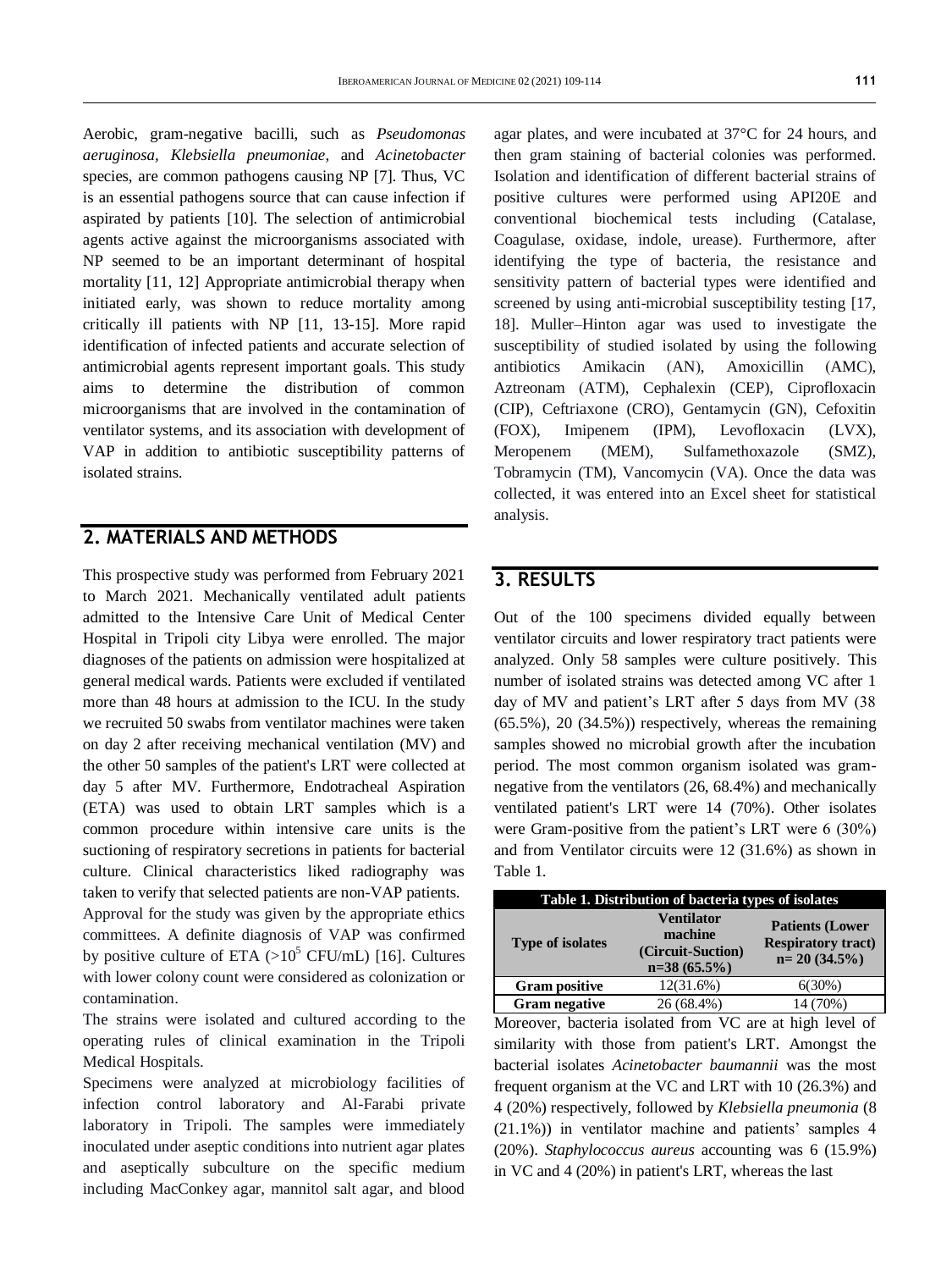| Table 2. Organisms isolated from ventilator circuits and patients' lowe respiratory tracts |                                           |                                                                   |                                                               |  |  |  |  |
|--------------------------------------------------------------------------------------------|-------------------------------------------|-------------------------------------------------------------------|---------------------------------------------------------------|--|--|--|--|
| <b>Species of isolates</b>                                                                 | <b>Number of total isolated</b><br>$n=58$ | <b>Ventilator machine (Circuit-</b><br>Suction)<br>$n=38(65.5\%)$ | <b>Patients (Lower respiratory</b><br>tract)<br>$n=20(34.5%)$ |  |  |  |  |
| A. Baumannii                                                                               | 14 (24.1%)                                | $10(26.3\%)$                                                      | 4(20%)                                                        |  |  |  |  |
| K. pneumoniae                                                                              | 12 (20.7%)                                | $8(21.1\%)$                                                       | 4(20%)                                                        |  |  |  |  |
| S. aureus                                                                                  | 10(17.2%)                                 | $6(15.9\%)$                                                       | 4(20%)                                                        |  |  |  |  |
| S. epidermidis                                                                             | 8 (13.8%)                                 | $6(15.8\%)$                                                       | $2(10\%)$                                                     |  |  |  |  |
| P. aeruginosa                                                                              | $6(10.4\%)$                               | $4(10.5\%)$                                                       | $2(10\%)$                                                     |  |  |  |  |
| S. marcescens                                                                              | $6(10.4\%)$                               | $4(10.5\%)$                                                       | $2(10\%)$                                                     |  |  |  |  |
| E. coli                                                                                    | $2(3.4\%)$                                | $0(0\%)$                                                          | $2(10\%)$                                                     |  |  |  |  |

isolated species recorded with the lowest percentage, were *Staphylococcus epidermidis*, *Pseudomonas aeruginosa*, and *Serratia marcescens*. *Escherichia coli* were only found with a small percentage with patient's LRT as illustrated in Table 2.

Most bacterial types that isolated in this research were resistant to the most antibiotic types, *Acinetobacter baumannii* showed a full resistance to AMC, GN, and the first generation of cephalosporins (CEP), and it was intermediated to the third generation of cephalosporins (CRO), On the other hand, *Klebsiella pneumoniae* was also a fully resistant to GN and most other types of antibiotics, *Staphylococcus epidermidis* was sensitive to GN, *Staphylococcus aureus* was a fully resistant to FOX, GN and susceptible to VA. *Pseudomona aeruginosa* was also resistant to all types of antibiotics except GN which it was slightly sensitive to these types of antibiotic disk, *E. coli* and *Serratia marcescens* were sensitive to most antibiotic disks except AMC which were resistant to this type of antibiotic as indicated in Table 3.

### **4. DISCUSSION**

A few studies have to date assessed bacterial contamination of ventilator systems for critical patients. In this research, the most common organisms isolated from VC were gramnegative bacteria meanwhile *A. baumannii* organism was higher in VC than LRT in patients. This finding is similar to other previous studies, which mentioned that gramnegative bacteria have also been reported to mainly colonize VC [19]. These results may suggest that gramnegative bacteria from VC may contribute meaningfully to the formation of VAP. Gramm negative bacteria, which are frequently isolated from vital healthcare environments and patients, could play a significant role in VC contamination [20, 21]. Health-care worker's hands are frequently contaminated with gram-negative bacteria and possibly lead to VC contamination during manipulation [22]. *S. aureus*, one of the most common VAP pathogens, was also frequently isolated from VC [8, 23] whereas *E. coli* was the lowest isolated bacteria. However, this result was

| Table 3. Antibiotic resistance pattern of isolated bacteria from ventilator circuits and patients |                       |                        |             |                           |             |             |            |
|---------------------------------------------------------------------------------------------------|-----------------------|------------------------|-------------|---------------------------|-------------|-------------|------------|
|                                                                                                   |                       |                        |             | <b>Bacterial isolates</b> |             |             |            |
|                                                                                                   | $n$ (%)               |                        |             |                           |             |             |            |
| <b>Antibiotic</b>                                                                                 | A.                    | K.                     | <b>MRSA</b> | S.                        | <b>P</b> .  | S.          | E. coli    |
|                                                                                                   | baumannii<br>$(n=14)$ | pneumoniae<br>$(n=12)$ | $(n=10)$    | epidermidis<br>$(n=8)$    | aeruginosa  | marcescens  | $(n=2)$    |
|                                                                                                   |                       |                        |             |                           | $(n=8)$     | $(n=6)$     |            |
| Amikacin                                                                                          | $10(71.4\%)$          | 8(66.7%)               | $10(100\%)$ | $8(100\%)$                | $6(100\%)$  | $2(33.3\%)$ | $2(100\%)$ |
| Amoxicillin                                                                                       | 14 (100%)             | 12 (100%)              | $6(60\%)$   | $8(100\%)$                | $6(100\%)$  | 4(66.7%)    | $2(100\%)$ |
| <b>Aztreonam</b>                                                                                  | 14 (100%)             | 12 (100%)              | $10(100\%)$ | 6(75%)                    | 4(66.7%)    | $0(0\%)$    | $0(0\%)$   |
| <b>Cephalexin</b>                                                                                 | 12 (85.7%)            | $10(83.3\%)$           | 10 (100%)   | 6(75%)                    | 4(66.7%)    | $2(33.3\%)$ | $0(0\%)$   |
| Ciprofloxacin                                                                                     | 14 (100%)             | 12 (100%)              | $10(100\%)$ | $8(100\%)$                | $0(0\%)$    | 4(66.7%)    | $2(100\%)$ |
| <b>Ceftriaxone</b>                                                                                | 4(28.6%)              | 12 (100%)              | $10(100\%)$ | 8 (100%)                  | $0(0\%)$    | $6(100\%)$  | $2(100\%)$ |
| <b>Gentamycin</b>                                                                                 | 14 (100%)             | 12 (100%)              | $4(40\%)$   | $4(50\%)$                 | $2(33.3\%)$ | $2(33.3\%)$ | $0(0\%)$   |
| <b>Cefoxitin</b>                                                                                  | 12 (85.7%)            | 10 (83.3%)             | $10(100\%)$ | $8(100\%)$                | 4(66.7%)    | $2(33.3\%)$ | $0(0\%)$   |
| Imipenem                                                                                          | 14 (100%)             | 8(66.7%)               | $10(100\%)$ | $8(100\%)$                | $6(100\%)$  | 4(66.7%)    | $0(0\%)$   |
| Levofloxacin                                                                                      | 14 (100%)             | 12 (100%)              | $10(100\%)$ | $8(100\%)$                | $6(100\%)$  | $2(33.3\%)$ | $0(0\%)$   |
| <b>Meropenem</b>                                                                                  | $10(71.4\%)$          | 12 (100%)              | $10(100\%)$ | $8(100\%)$                | 4(66.7%)    | $2(33.3\%)$ | $0(0\%)$   |
| Sulfamethoxazole                                                                                  | $10(71.4\%)$          | 12 (100%)              | 10 (100%)   | $8(100\%)$                | 4(66.7%)    | $2(33.3\%)$ | $0(0\%)$   |
| <b>Tobramycin</b>                                                                                 | 12 (85.7%)            | 12 (100%)              | $10(100\%)$ | 8 (100%)                  | $2(33.3\%)$ | $0(0\%)$    | $0(0\%)$   |
| Vancomycin                                                                                        | 14 (100%)             | 12 (100%)              | $6(60\%)$   | 8 (100%)                  | 2 (33.3%)   | $0(0\%)$    | $0(0\%)$   |

*MRSA: Methicillin-resistant Staphylococcus aureus.*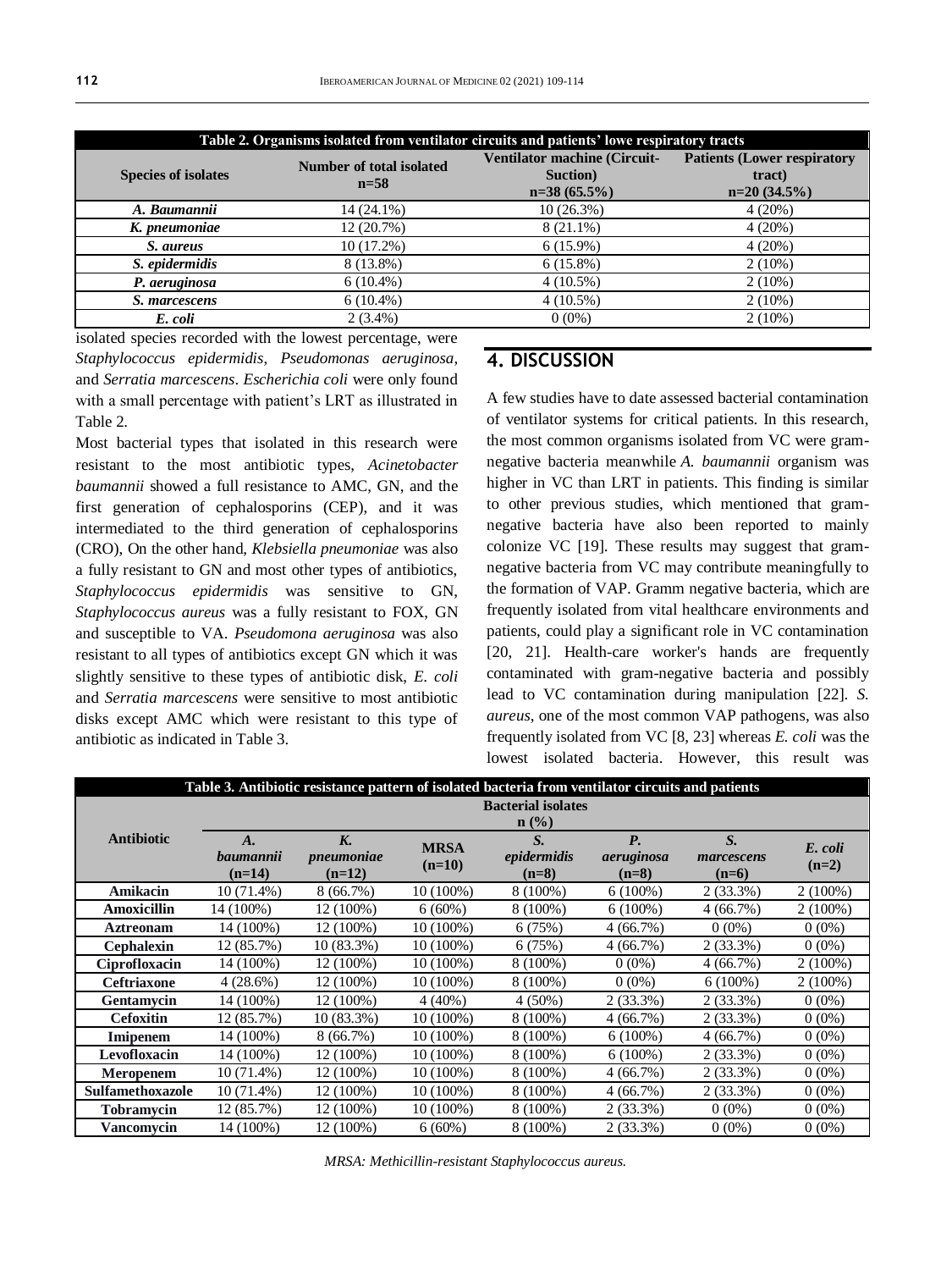completely different in a report from Iran 2016, *E. coli* was the most common pathogen found in respiratory tracts of ICU patients [7].

However, bacterial colonization of VC was detected at day 1, while LRT was detected until day 5, which made VC contaminated by patient's secretion less likely in this case. Clinical characteristics of patients included in this study demonstrated the patients were not hospitalized at the same time. This indicated that organism may survive for a period of time in ICU environment and disseminated to other patients through VC. Several studies have also reported outbreaks of VAP caused by pathogens from VC [26, 27].

The purpose of all intensive care units was to minimize antimicrobial resistance inside the ICUs since the result was improved and the overall cost and the time of ICU stay decreased. Severe use of antibiotics contributes to the appearance of multi-resistant microorganisms in the environment of the ICU. The current study showed a high prevalence of antibiotic-resistant organisms. *P. aeruginosa* was fully resistant to amikacin (100%), imipenem (100%), levofloxacin (100%), and cephalexin (66%). while Ceftriaxone was the most effective antibiotic against *P. aeruginosa* in Tripoli hospitals. This result was quite similar to another study that represented that *P. aeruginosa* was also a multidrug-resistant bacteria type [24]. Their *P. aeruginosa* isolates showed high resistance to cephalexin (95.3%), levofloxacin (63.9%), and ceftriaxone (60.9%). but Amikacin was the most effective antibiotic against *P. aeruginosa* followed by imipenem. Our finding showed that *S. epidermidis* were fully resist nt to vancomycin unlike, previous work in Iran, which reported that all cases of 90% *S. epidermidis* were sensitive to vancomycin [25].

From this study, we concluded that gram-negative bacteria had a multi-drug resistant complication as well as grampositive. This finding is most consistent with many of the previous studies which determined a multi-drug resistant bacterium to most antibiotic types and that probably related to misuse of antibiotics.

There are many limitations to our research as well. First, the sample size is relatively small and the time is short. Second, local ICU conditions and infection management strategies may have a direct effect on the outcomes of VC bacterial colonization.

## **5. CONCLUSIONS**

This study concluded that bacterial colonization of VC is a major source of causing VAP pathogens in mechanically ventilated patients. However, the incidence of VAP can be reduced by infection management strategies to reduce VC bacterial colonization and transmission. Further studies are needed to reduce VC contamination to decrease VAP in mechanically ventilated patients.